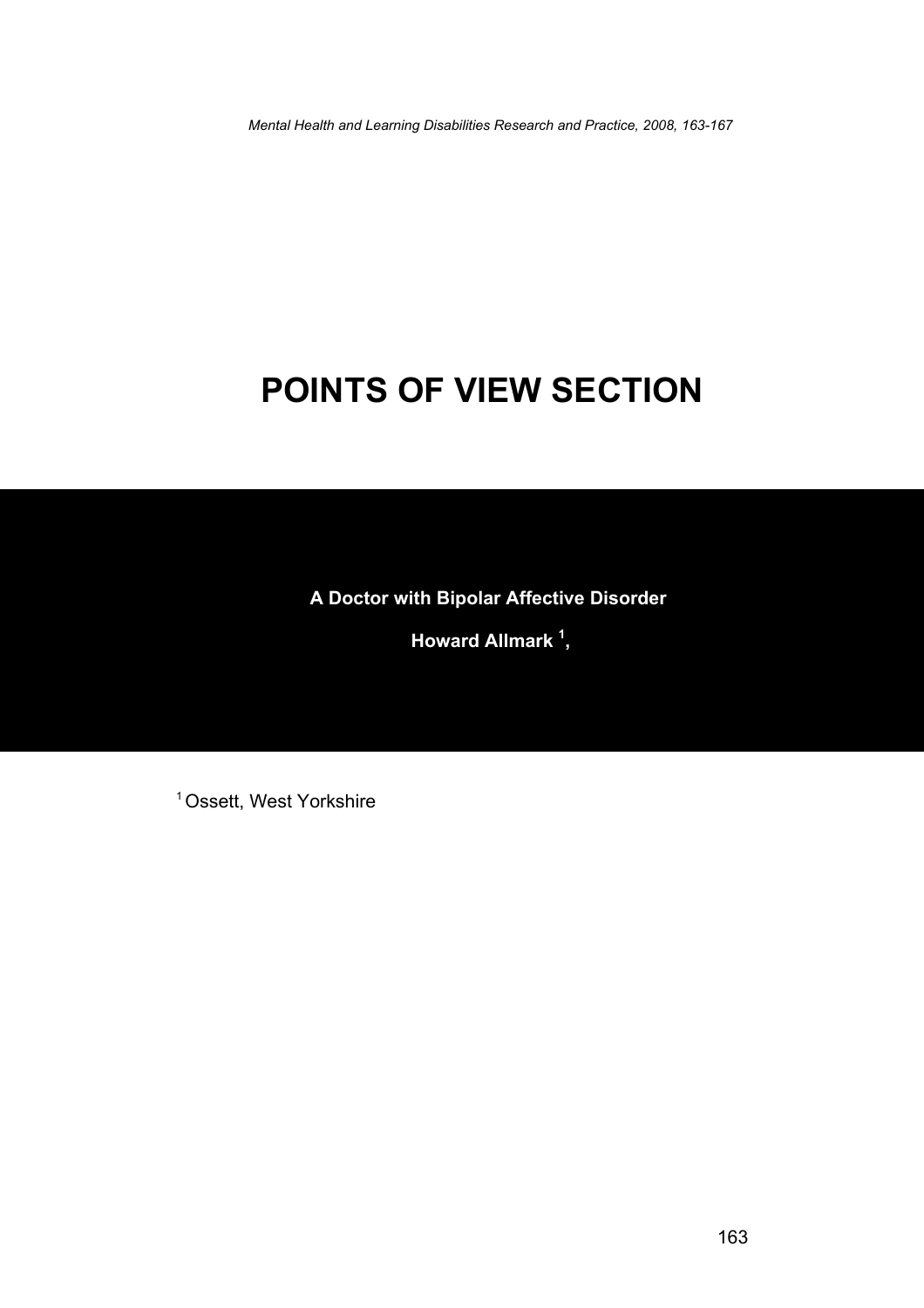## **A Doctor with Bipolar Affective Disorder**

## Howard Allmark

When I was in my teens, my mother's behaviour took a sudden turn for the worse. Previously gentle and loving, she became argumentative and if my sister or I showed any sign of impatience at her tirades, she resorted to physical violence. At the same time, my parents started to have rows about money. My father at these times had violent rages which were similar to those which I later had during my hypomanic attacks. He never struck my mother but the furniture sometimes suffered. My sister and I suspected that our mother abused alcohol and were eventually proved right, but at the time my father refused to consider the possibility.

When I was a medical student in my twenties, my mother's illness came to a head when she was admitted to hospital with an overdose of alcohol and my father's anti-depressants. The psychiatrist confirmed the alcohol hypothesis and said she was suffering not from a mental illness but from a personality disorder. By that time, much damage had been done and she was later to suffer from pancreatitis.

A few months after my mother's overdose, and immediately following my grandfather's death, I started to suffer from sleep disturbances and difficulty in my studies. I was prescribed antidepressants but continued to have some ill-health throughout my studentship. It transpired that there was a good deal of mental ill-health in my family, including two suicides and my mother's overdose, but the full account was not made clear to me at the onset of my own illness.

On finishing my studies, I married a charming and cultivated lady, a firstrate cook, home-maker and hostess, who became a loving mother and, until my health deteriorated and my behaviour became too challenging, a devoted wife. She is also a talented and professionally trained artist and showed great promise as a student.

Unfortunately, we could not raise the necessary capital to establish her as a freelance artist when she left the Royal Academy. A major London gallery, after initial interest, refused to exhibit her work because she did not have a private income. Our attempts to raise funds from our respective parents resulted in so much ill-feeling that each couple never spoke to each other. She taught in a girls' school for a while but was unable to obtain other posts when I had to move to a distant part of the country.

The failure of my wife's career was to be important as my bipolar illness developed, as a cause of friction (the only significant cause) between us and because I could not afford to move to more suitable but less well-paid work.

Aged 28 and a Royal Air Force medical officer, I became very excited and eventually violent. I was staying at the time with my brother-in-law so my wife had a dreadful journey back, harangued all the way and threatened with being abandoned by the roadside. I assaulted her on return to home and she contacted the medical officer.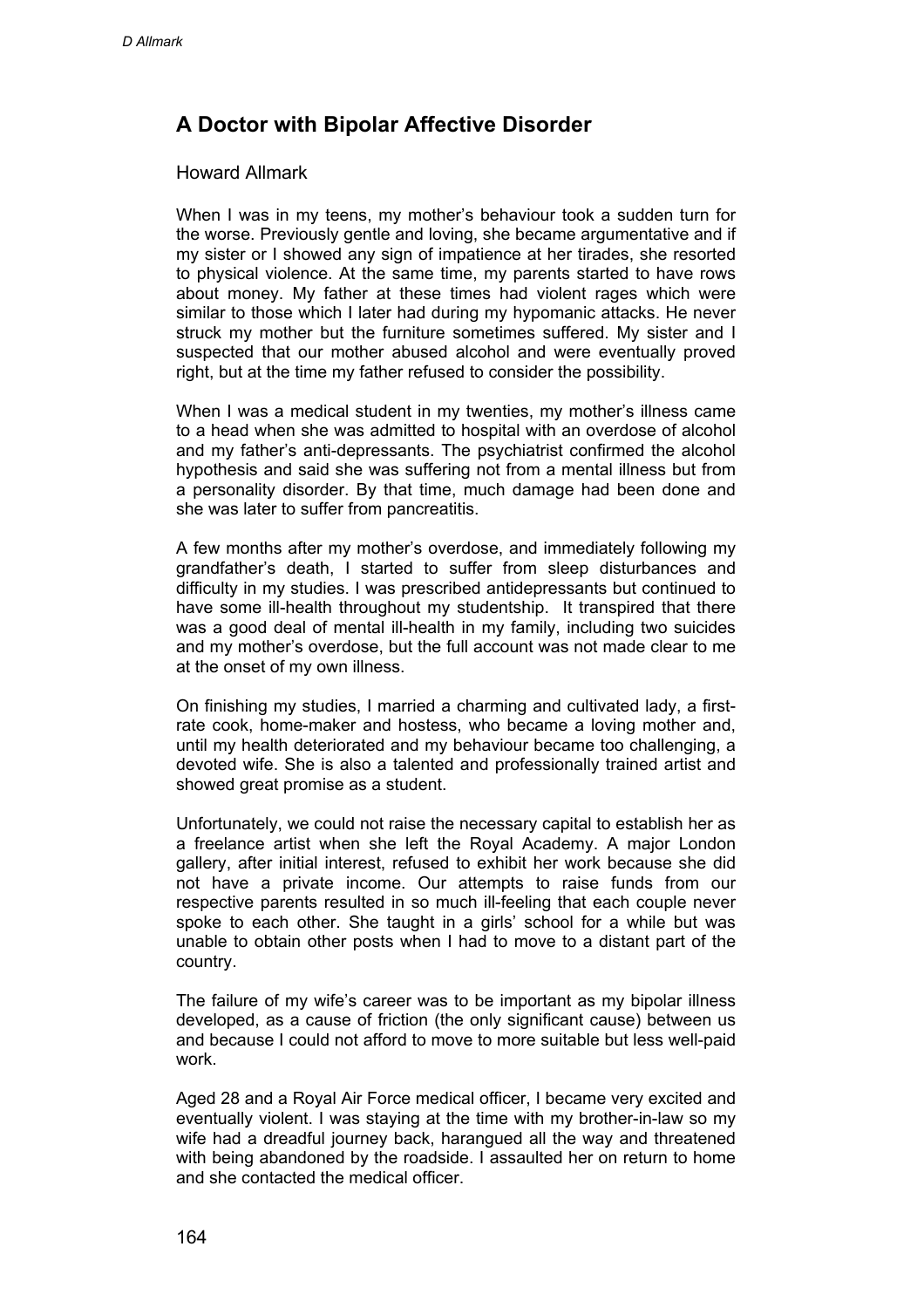With commendable speed and efficiency I was admitted to the general military hospital where I worked, was given sedative medication and transferred next day to a specialist psychiatric unit, Royal Air Force Wroughton. There I was started on lithium and made a rapid recovery.

Acutely mentally ill people are a risk to themselves and others and need prompt treatment as I received in this case. However, my experience of my later illnesses and the accounts I have received from other sufferers and their families show the civilian service to be very inferior in this respect. It is very difficult to contact the psychiatric service out-of-hours and harder still to get them to act. The civilian service could learn a lot from its military counterpart, at least as it was in the 1970s. Unfortunately, there have been severe cutbacks in the military psychiatric services since then.

The precipitating factor in this and later attacks was money worries. The desire to produce a house, a car and an education for my future family demanded far more money than I could earn as a doctor. My wife often quoted the novelist Virginia Woolf as saying that the woman writer needed "A room of one's own and £500 per year". For an artist this would translate into a studio and an allowance to cover all personal needs, child care and help in the house while the artist worked. I would have loved to have provided all these but inflation over the many years since Mrs. Woolf wrote her famous essay again put such generosity well beyond my reach.

My parents were very ambitious for me both in financial terms and in academic achievement. At the time their ambitions seemed supportive but became more onerous as time went by. They refused to move with the times; my father, after a wartime training course and a single year at university, obtained a well-paid post as a computer research and development engineer with low-rent married quarters available. His younger brother obtained a similar post in atomic weapons research. With such a promising start in what had been a purely working-class family, I was, I suppose, expected to be a Nobel Laureate and a millionaire.

I showed a good deal of promise when young and the dean of my medical school encouraged me to pursue an academic career. Another lecturer, similarly encouraging me a few years later, described me as "intellectually gifted and a good communicator".

Eventually, my former college tutor put things into perspective when he wrote to me about career options. Research scientists, by my time – the 1970s, were required to do a postgraduate degree and several years of post-doctoral research on bursaries too small to support a wife and family. Certainly, many academics appear affluent, causing their juniors to expect the same lifestyle, but all they get is the money. Colleagues who have family money or multiple incomes (and he had both) create unrealistic expectations in those without.

Unfortunately, I could never persuade my family to accept this sound advice. Much was expected of me but little in the way of practical help came my way. Some years later, when I became a consultant, my mother wanted me to buy a house costing twelve times my annual salary, probably worth about a million pounds at today's prices. The reason was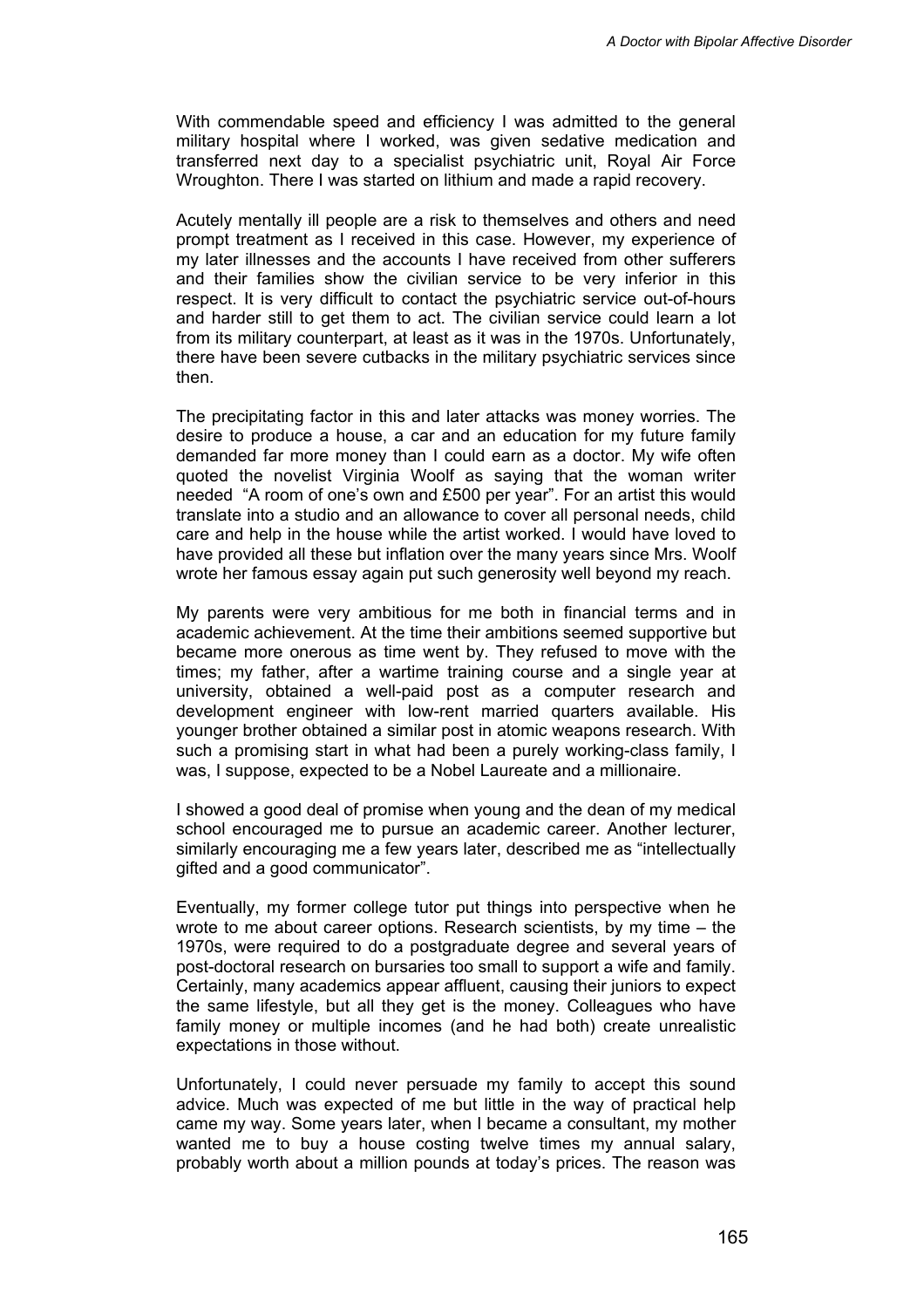that, as a nurse, she knew that other doctors had houses like that but she did not know where the money had come from.

Because of this pressure, I suffered bouts of guilt, inadequacy and anxiety about money whenever my mood was low and enthusiastically pursued ill-considered schemes to solve my financial problems when my mood was high.

Eventually, I was advised to obtain "part-time work in a suitably supportive environment" but in civilian life I was unable to find lighter work which still paid enough to support my family. The punishing 1 in 3 rotas of my early years as a civilian doctor cannot have helped my condition but I did well enough for my G.P. to stop my prophylaxis. Withdrawing medication because the patient looks all right in the consulting room without further investigation, consulting the patient's family or obtaining the opinion of a psychiatrist, is most unwise. I agreed to the proposal at the time because I wanted to be "normal" again but I should have asked for a more thorough assessment.

One of the first lessons I learnt as a medical student was to listen to the patient. In psychiatric practice it is equally important to talk to the family as the patient's understanding may be distorted. My hypomanic attacks were brief and so I was only twice in nearly thirty years seen acutely disturbed by a health professional. I well remember my then wife's plaintive "Why will no one believe me?" Perhaps if my doctors had listened to her and acted accordingly, my illness might have been far better managed.

All seemed well until my forties when my mood started to swing between a paralysing depression, which stopped me doing my work, and bouts of hypomania which caused problems at home.

After several months of sick leave, I had to retire from medical practice.

Careers advice in an Arts magazine led to the final breach in my marriage as I became convinced, in my excited state and desperate about finance in view of my retirement, that if my wife followed its plan to establish a studio using a business bank loan, success as an artist was inevitable. I was encouraged by female colleagues, one of whom said "How wonderful it must be to have a supportive husband like you".

I became angry when my wife refused to talk to the bank about the plan, then bullying and finally violent. While this was only one, but the last and the most serious of domestic incidents arising from my illness, it is typical in that I thought at the time I was acting for the best and became angry and confused when opposed. In general, my powers of logic were unaltered but my judgment was severely impaired.

Possibly love had misled me into overvaluing her work but that had nothing to do with my illness; few people can fathom the workings of the modern art market. My expectation that she would be pleased and flattered by my interest, as my colleagues had led me to believe would be her reaction, was far from the mark but again perfectly reasonable. My angry reaction to opposition to my plans was the disease in action.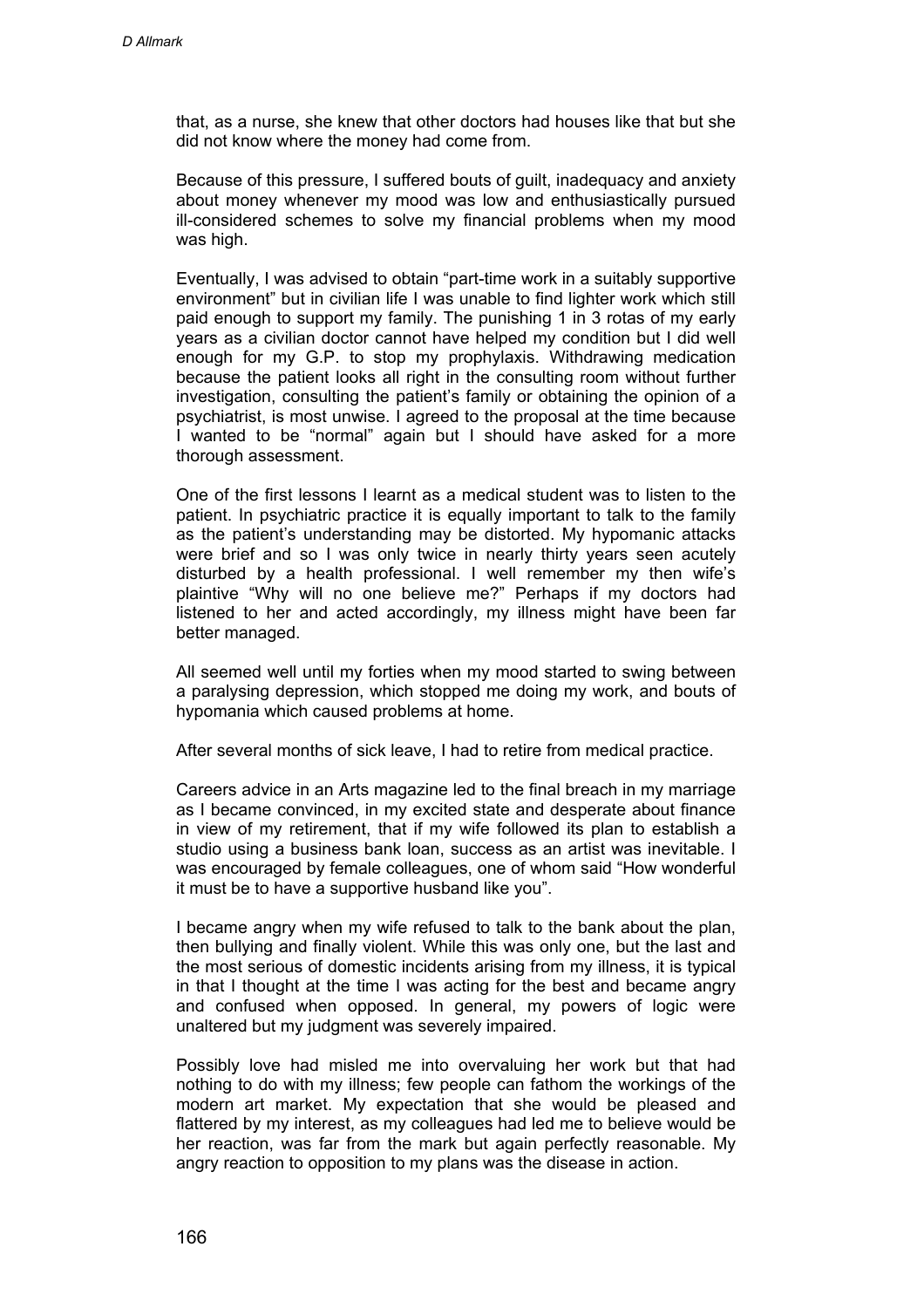My wife had already sued for divorce but after this quarrel I was obliged to leave the matrimonial home. I felt angry for many years about the divorce because I had 'done my best' in seeking help and taking medication but these feelings have faded as my health improved and as I began to realise how hard a time I had given her.

Some sufferers from Bipolar Disorder are unwilling to take medication because they enjoy the sensation of being 'high' too much. This was never the case with me. I found the highs and the lows equally distressing and accordingly was always fastidious in taking my medication as prescribed.

The dramatic nature of a hypomanic attack is the result of a torrent of energy which can be used for good or ill, depending on the circumstances, and it is these circumstances which defines whether the patient looks upon the 'high' as a good or a bad thing. The mass media tend to concentrate their attention on those who use their mood swings to gain success, making the selection after that success is achieved. By doing so, a misleading impression may be given.

A bad attack can have the effect of turning "one of the nicest people I know" into "a monster", as my second wife put it. In my experience, the monster arises from frustration. The family needs to be prepared to deal with the patient's highs and lows and this was never done for me and my family. The old idea of "humouring the lunatic" is a sound one here. If my first wife had agreed to have her work valued and then to discuss the matter with the bank manager, the situation would have been defused. By the time we visited the bank my attack would have been over and we could have discussed the pros and cons of the scheme calmly and rationally.

In the last year, the combination of lithium and olanzepine therapy and the support of my second wife, who has been instrumental in nursing me back to health, despite suffering from cancer herself, has resulted in a better mental state than I have enjoyed for many years.

My daughter has inherited both her mother's talent and her father's illness but is responding very well to the improved medication available today, thus showing the importance of pharmaceutical research. I am very glad for her but have to concede that much in my own life has been destroyed by my illness and cannot be regained. Perhaps her foxes will one day be as famous as Louis Wain's cats or Richard Dadd's fairies. On the whole, however, I would wish her a happy and healthy life rather than posthumous notoriety.

My illness has caused great hardship to me and to those around me with the loss of career, wealth, rank, marriage and friends. Much of that loss could have been avoided by timely and adequate treatment and support. I am, however, fortunate in the love and support of my second wife and of my children, who have been a great support to me.

The psychiatric services fell short of an acceptable performance, although my doctors were hampered in the early years by my parents concealing the family history. In particular, there was a failure to listen to my wife and family and to react to psychiatric emergencies, a long period without